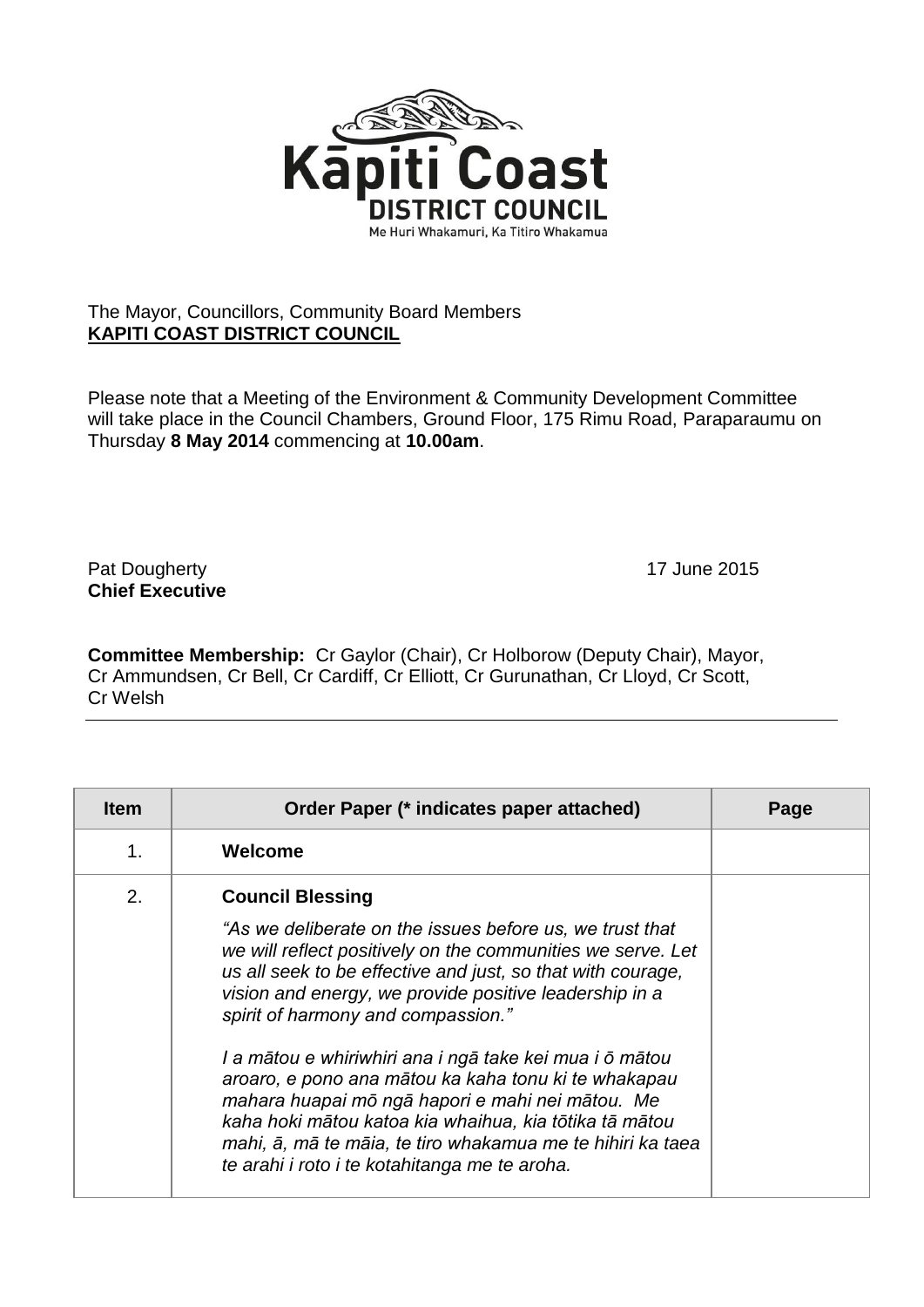| <b>Item</b> | Order Paper (* indicates paper attached)                                                                                                                                                                                                                                                                                                                                                                                                                                                                                                                                                                                                                                                          | Page    |
|-------------|---------------------------------------------------------------------------------------------------------------------------------------------------------------------------------------------------------------------------------------------------------------------------------------------------------------------------------------------------------------------------------------------------------------------------------------------------------------------------------------------------------------------------------------------------------------------------------------------------------------------------------------------------------------------------------------------------|---------|
| 3.          | <b>Apologies</b><br>(a)<br>(b)<br>Declarations of Interest Relating to Items on the<br>Agenda                                                                                                                                                                                                                                                                                                                                                                                                                                                                                                                                                                                                     |         |
| 4.          | Presentation: Cycle, Walkway & Bridleway Advisory<br><b>Group - Max Lutz</b>                                                                                                                                                                                                                                                                                                                                                                                                                                                                                                                                                                                                                      |         |
| 5.          | <b>Public Speaking Time</b>                                                                                                                                                                                                                                                                                                                                                                                                                                                                                                                                                                                                                                                                       |         |
| 6.          | $\ast$<br><b>Confirmation of Minutes: 27 March 2014</b><br>$^\star$<br><b>Matters Under Action</b>                                                                                                                                                                                                                                                                                                                                                                                                                                                                                                                                                                                                | 4<br>10 |
| 7.          | <b>Members' Business:</b><br>(a)<br><b>Public Speaking Time Responses</b><br>Leave of Absence<br>(b)<br>Matters of an Urgent Nature (advice to be provided<br>(c)<br>to the Chair prior to commencement of the<br>meeting)                                                                                                                                                                                                                                                                                                                                                                                                                                                                        |         |
| 8.          | <b>Psycho-active Substances</b><br><b>Presentation:</b>                                                                                                                                                                                                                                                                                                                                                                                                                                                                                                                                                                                                                                           |         |
| 9.          | <b>Release of Draft Reserve Management Plan for</b><br>$\star$<br><b>Otaihanga East Riverside Reserve Area for</b><br><b>Consultation</b><br>$(CS-14-1141)$<br><b>Appendix</b>                                                                                                                                                                                                                                                                                                                                                                                                                                                                                                                    | 11      |
| 10.         | $\star$<br><b>Public Art Panel Recommendations (CS-14-1192)</b>                                                                                                                                                                                                                                                                                                                                                                                                                                                                                                                                                                                                                                   | 116     |
| 11.         | $\star$<br><b>Rates Remission for Conservation Purposes</b><br>$(CS-14-1151)$                                                                                                                                                                                                                                                                                                                                                                                                                                                                                                                                                                                                                     | 120     |
| 12.         | <b>PUBLIC EXCLUDED RESOLUTION</b><br>That, pursuant to Section 48 of the Local Government<br>Official Information and Meetings Act 1987, the public<br>now be excluded from the meeting for the reasons<br>given below, while the following matters are<br>considered:<br><b>Confirmation of Public Excluded Minutes:</b><br>13 February 2014<br>The general subject of each matter to be considered,<br>while the public are excluded, the reason for passing<br>this resolution in relation to each matter, and the<br>specific grounds under Section 48(1) of the Local<br><b>Government Official Information and Meetings Act</b><br>1987, for the passing of this resolution are as follows: |         |